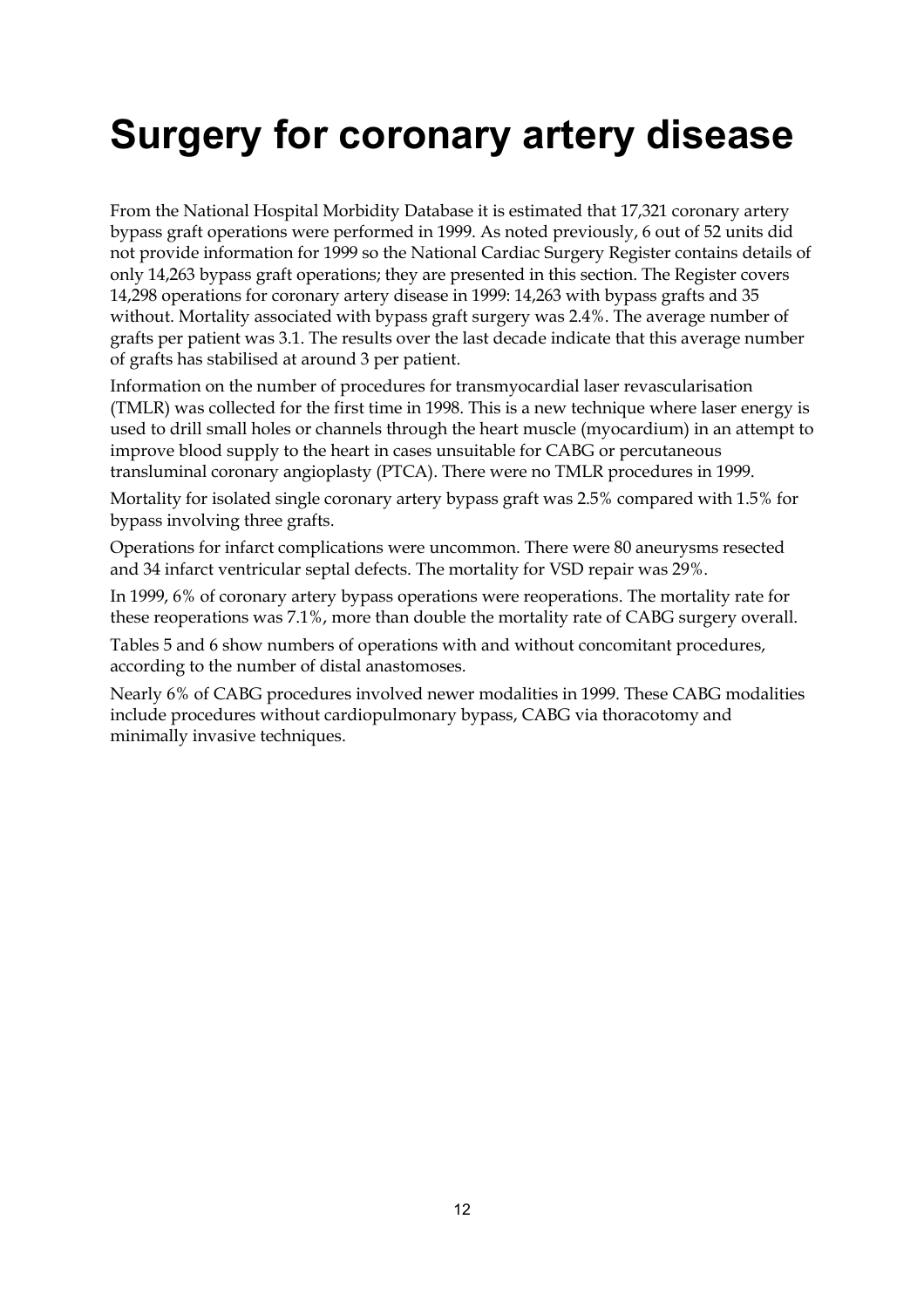Table 5: Coronary artery bypass graft operations (including operations with concomitant procedures), 1996-99 **Table 5: Coronary artery bypass graft operations (including operations with concomitant procedures), 1996–99**

|                                         |                         | 1996       |                      |                         | 1997                      |                |                         | 1998                      |                |                          | 1999                      |                          |
|-----------------------------------------|-------------------------|------------|----------------------|-------------------------|---------------------------|----------------|-------------------------|---------------------------|----------------|--------------------------|---------------------------|--------------------------|
| Number of distal<br>anastomoses         | operations<br>Number of | % of total | <b>Deaths</b>        | operations<br>Number of | % of total <sup>(a)</sup> | <b>Deaths</b>  | operations<br>Number of | % of total <sup>(a)</sup> | <b>Deaths</b>  | operations<br>Number of  | % of total <sup>(a)</sup> | <b>Deaths</b>            |
|                                         | n a                     | n.a        | n.a.                 | n a                     | n.a.                      | n a            | 1,111                   | 7.5                       | 25             | 1,130                    | 7.9                       | $\ddot{t}$               |
| Ν                                       | n.a.                    | n.a.       | n.a                  | n.a.                    | e.<br>U                   | n.a            | 2,908                   | 19.5                      | ౚ              | 2,718                    | 19.1                      | 55                       |
| ო                                       | n.ai                    | n a        | Г.<br>О              | Г.<br>О                 | n.a                       | e u            | 5,003                   | 33.6                      | 102            | 4,840                    | 33.9                      | 8                        |
|                                         | n a                     | n.a        | n.a.                 | n a                     | n.a.                      | n.a.           | 3,720                   | 25.0                      | 82             | 3,337                    | 23.4                      | 85                       |
| ю                                       | n.a.                    | m<br>C     | n.a.                 | n a.                    | n a                       | n.a.           | 1,249                   | $\frac{4}{3}$             | 22             | 974                      | $\frac{8}{6}$             | $\overline{2}$           |
| ဖ                                       | n.a.                    | n a        | n.a                  | Г.<br>О                 | n.a                       | n a            | 207                     | $\overline{4}$            | Ю              | 161                      | Ξ                         | ഥ                        |
|                                         | n.ai                    | n.a        | n.ai                 | n.a.                    | n.a                       | n.a            | 17                      | $\overline{c}$            | Ν              | $\frac{1}{2}$            | $\overline{O}$            | 0                        |
| ∞                                       | n.ai                    | n.ai       | n a                  | n a                     | n.a.                      | n a            | Ν                       | $\overline{0}$            | 0              | Ν                        | 0.0                       | 0                        |
| တ                                       | e u                     | n a        | e ∪                  | n.ai                    | n a                       | e u            | $\circ$                 | $\overline{0}$            | $\circ$        | $\overline{\phantom{a}}$ | $\vert$                   | $\overline{\phantom{a}}$ |
| Not specified                           | n.a.                    | n.ai       | n.a.                 | n.a.                    | n.a.                      | n.a            | 690                     | 4.6                       | 21             | 1,086                    | 7.6                       | $\overline{2}$           |
| Subtotal                                | n.a.                    | n.a.       | n.a.                 | n.a.                    | n.a.                      | n.a.           | 14,907                  | 100.0                     | 320            | 14,263                   | 100.0                     | 329                      |
| Estimate from NHMD <sup>(b)</sup>       | 17,759                  |            | Г.<br>О              | 17,377                  | ĵ,                        | n a            | 2,541                   | ĵ                         | e u            | 3,058                    | $\ddot{\cdot}$            | n.a                      |
| Total                                   | 17,759                  | j          | $\ddot{\phantom{a}}$ | 17,377                  | $\ddot{\cdot}$            | $\ddot{\cdot}$ | 17,448                  | $\ddot{\cdot}$            | $\ddot{\cdot}$ | 17,321                   | $\ddot{\cdot}$            | $\ddot{\phantom{a}}$     |
| Average number of<br>grafts per patient | n a                     |            |                      | Г.<br>О                 |                           |                | $\overline{3}$ .1       |                           |                | $\overline{3}$ .         |                           |                          |
| Overall mortality                       | e ∪                     |            |                      | n a.                    |                           |                | 2.1%                    |                           |                | 2.3%                     |                           |                          |
| Reoperations                            | n.a.                    |            |                      | n a.                    |                           |                | 5.9%                    |                           |                | 6.0%                     |                           |                          |
| Newer CABG modalities <sup>(c)</sup>    | n.a                     |            |                      | n.a                     |                           |                | 2.7%                    |                           |                | 5.8%                     |                           |                          |
|                                         |                         |            |                      |                         |                           |                |                         |                           |                |                          |                           |                          |

not applicable. . not applicable.  $\frac{1}{2}$ 

not available. n.a. not available. n.a. Calculated as a proportion of those procedures for which details are available. (a) Calculated as a proportion of those procedures for which details are available.

Estimates were made (for non-responding units) from the National Hospital Morbidity Database (NHMD). (b) Estimates were made (for non-responding units) from the National Hospital Morbidity Database (NHMD).  $\widehat{\mathfrak{g}}$   $\widehat{\mathfrak{g}}$ 

Newer CABG modalities include procedures without cardiopulmonary bypass, CABG via thoracotomy and minimally invasive techniques. (c) Newer CABG modalities include procedures without cardiopulmonary bypass, CABG via thoracotomy and minimally invasive techniques.  $\odot$ 

Sources: AIHW/NHF National Cardiac Surgery Register and AIHW National Hospital Morbidity Database. *Sources:* AIHW/NHF National Cardiac Surgery Register and AIHW National Hospital Morbidity Database.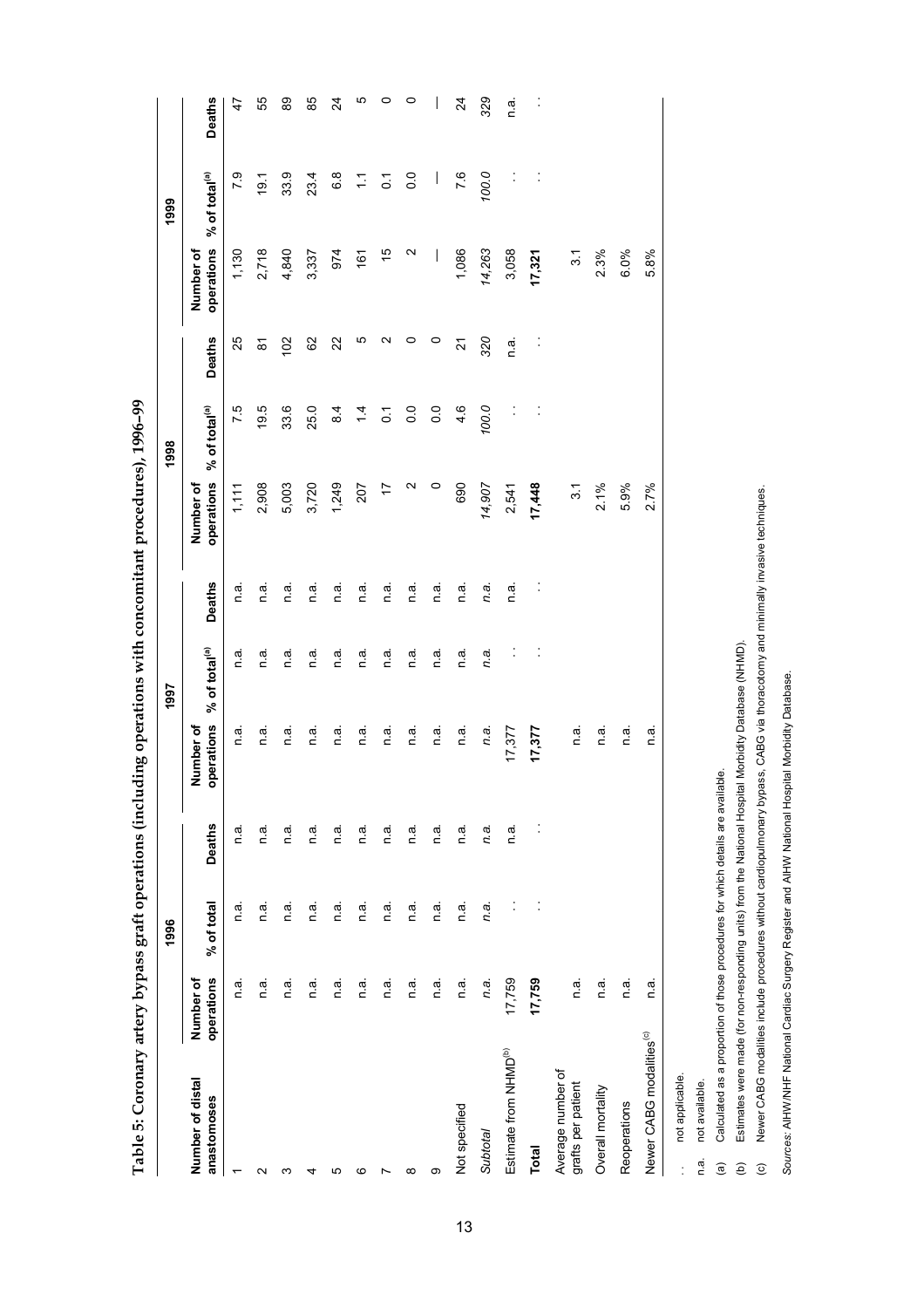| こくちょう こうこう                                |
|-------------------------------------------|
|                                           |
| そうしきり こうちょうそうりょうしゃ こうしょう                  |
| ſ                                         |
| ֧֦֧֦֧֦֧ׅ֧ׅ֧֚֚֚֚֚֚֚֚֚֚֚֚֚֚֚֚֚֚֚֚֚֚֚֬֜֓֡֜֜֓ |

|                                      |                                |                          | Concomitant procedures             |                                                                                                                                                                                                                                                                                                                                                                                  |                          |                                |
|--------------------------------------|--------------------------------|--------------------------|------------------------------------|----------------------------------------------------------------------------------------------------------------------------------------------------------------------------------------------------------------------------------------------------------------------------------------------------------------------------------------------------------------------------------|--------------------------|--------------------------------|
| Number of distal<br>anastomoses      | None                           | Valve surgery            | or aneurysm<br>Excision of infarct | Ventricular<br>septal defect                                                                                                                                                                                                                                                                                                                                                     | Other                    | <b>Total</b>                   |
|                                      |                                |                          | Number (deaths)                    |                                                                                                                                                                                                                                                                                                                                                                                  |                          |                                |
|                                      | 599 (15)                       | 490 (25)                 | 2(0)                               | $\frac{4}{9}$                                                                                                                                                                                                                                                                                                                                                                    | 31(3)                    | 1,130 (47)                     |
| ∾                                    | 2,282 (33)                     | 378 (14)                 | 15(2)                              | 6(3)                                                                                                                                                                                                                                                                                                                                                                             | 37(3)                    | 2,718 (55)                     |
| ო                                    | 4,421 (69)                     | 333 (17)                 | 29(1)                              | 2(1)                                                                                                                                                                                                                                                                                                                                                                             | 55(1)                    | 4,840 (89)                     |
| ₹                                    | 3,136 (74)                     | $(6)$ $21$               | 14(1)                              | $\overline{\phantom{a}}$                                                                                                                                                                                                                                                                                                                                                         | 40(1)                    | 3,337 (85)                     |
| Ю                                    | 941 (24)                       | (0) 11                   | 7(0)                               | $\vert$                                                                                                                                                                                                                                                                                                                                                                          | $\frac{6}{9}$            | 974 (24)                       |
| ဖ                                    | 151(4)                         | 7(1)                     | $(0)$                              | $\frac{1}{2}$                                                                                                                                                                                                                                                                                                                                                                    | $\frac{6}{1}$            | 161(5)                         |
|                                      | 14(0)                          | $\overline{\phantom{a}}$ | $\overline{\phantom{a}}$           | $\overline{\phantom{a}}$                                                                                                                                                                                                                                                                                                                                                         | (0)                      | 15(0)                          |
| ∞                                    | 2(0)                           | $\overline{\phantom{a}}$ | $\bigg $                           | $\bigg $                                                                                                                                                                                                                                                                                                                                                                         | $\overline{\phantom{a}}$ | 2(0)                           |
| တ                                    | $\vert$                        | $\overline{\phantom{a}}$ | $\overline{\phantom{a}}$           | $\overline{\phantom{a}}$                                                                                                                                                                                                                                                                                                                                                         | $\overline{\phantom{a}}$ | $\overline{\phantom{a}}$       |
| Unspecified                          | 862 (8)                        | 162 (9)                  | 2(0)                               | $\frac{1}{2}$                                                                                                                                                                                                                                                                                                                                                                    | 59(7)                    | 1,086 (24)                     |
| Total with grafts                    | 12,408 (227)                   | 1,534(75)                | 70(4)                              | (8)                                                                                                                                                                                                                                                                                                                                                                              | 233 (15)                 | 14,263 (329)                   |
| Without grafts                       | $\bigg $                       | $\overline{\phantom{a}}$ | 10(3)                              | 16(2)                                                                                                                                                                                                                                                                                                                                                                            | 9(4)                     | 35(9)                          |
| <b>TMLR</b>                          | $\begin{array}{c} \end{array}$ | $\bigg $                 | $\overline{\phantom{a}}$           | $\begin{array}{c} \end{array}$                                                                                                                                                                                                                                                                                                                                                   | $\overline{\phantom{a}}$ | $\begin{array}{c} \end{array}$ |
| Overall total                        |                                |                          |                                    |                                                                                                                                                                                                                                                                                                                                                                                  |                          | 14,298 (338)                   |
| Reoperations                         | 741 (49)                       | 97 (10)                  | 5(1)                               | $\begin{array}{c} \rule{0pt}{2.5ex} \rule{0pt}{2.5ex} \rule{0pt}{2.5ex} \rule{0pt}{2.5ex} \rule{0pt}{2.5ex} \rule{0pt}{2.5ex} \rule{0pt}{2.5ex} \rule{0pt}{2.5ex} \rule{0pt}{2.5ex} \rule{0pt}{2.5ex} \rule{0pt}{2.5ex} \rule{0pt}{2.5ex} \rule{0pt}{2.5ex} \rule{0pt}{2.5ex} \rule{0pt}{2.5ex} \rule{0pt}{2.5ex} \rule{0pt}{2.5ex} \rule{0pt}{2.5ex} \rule{0pt}{2.5ex} \rule{0$ | $\overline{C}$           | 850 (60)                       |
| Newer CABG modalities <sup>(a)</sup> | I                              |                          |                                    |                                                                                                                                                                                                                                                                                                                                                                                  |                          | 243                            |
|                                      |                                |                          |                                    |                                                                                                                                                                                                                                                                                                                                                                                  |                          |                                |

CABG = coronary artery bypass grafting; TMLR = transmyocardial laser revascularisation. CABG = coronary artery bypass grafting; TMLR = transmyocardial laser revascularisation.

.. not applicable. . not applicable.

(a) Newer CABG modalities include procedures without cardiopulmonary bypass, CABG via thoracotomy and minimally invasive techniques. (a) Newer CABG modalities include procedures without cardiopulmonary bypass, CABG via thoracotomy and minimally invasive techniques.

*Note:* This table shows details only of those procedures for which there is information available. It is estimated that there are an additional 3,058 coronary artery bypass graft operations<br>not included in this table, mak *Note:* This table shows details only of those procedures for which there is information available. It is estimated that there are an additional 3,058 coronary artery bypass graft operations not included in this table, making the estimated total of coronary artery operations with grafts 17,321.

Source: AIHW/NHF National Cardiac Surgery Register. *Source:* AIHW/NHF National Cardiac Surgery Register.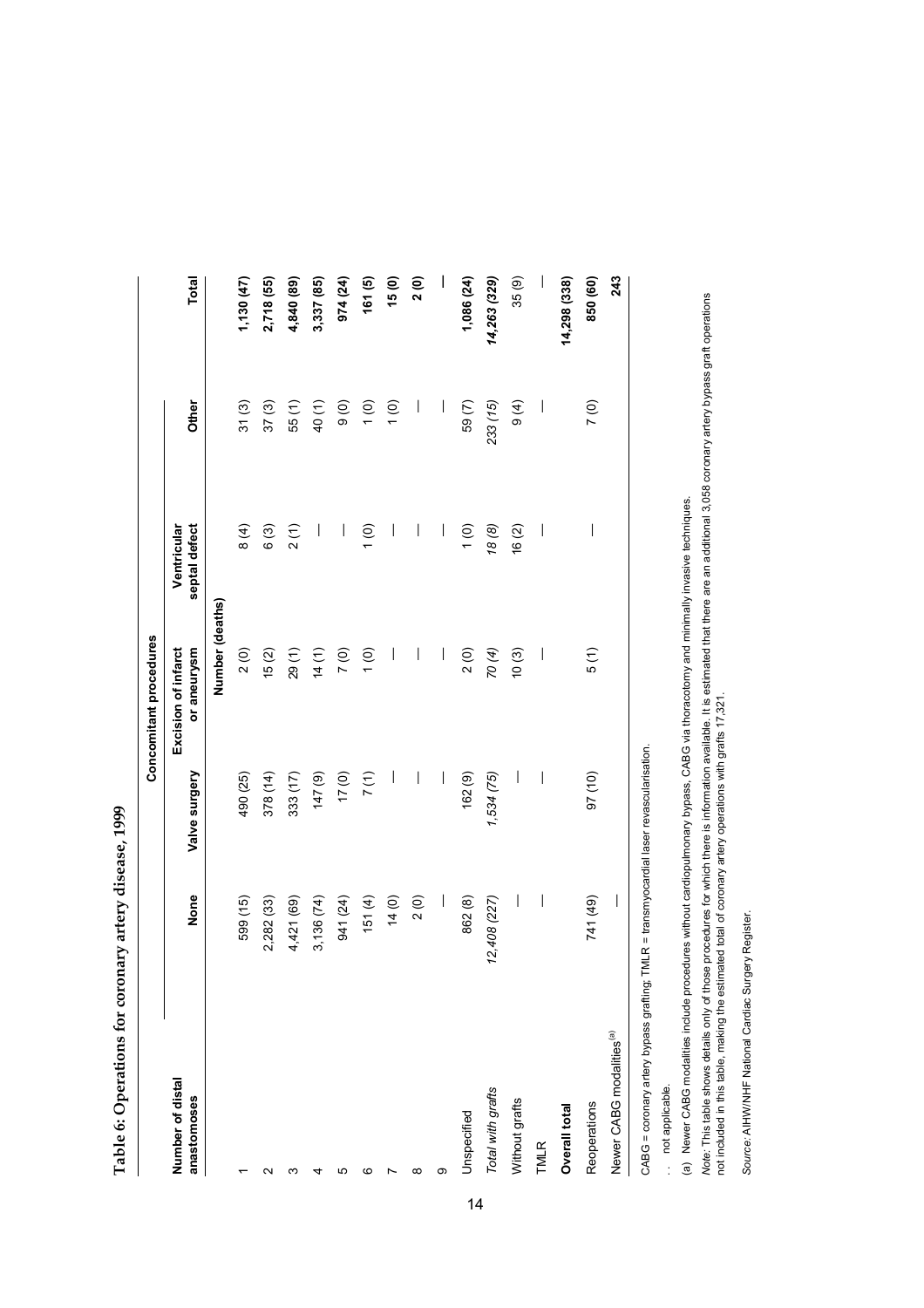Table 7 presents information on the types of graft used in these operations in 1999. Not all units could supply the information, so results have been calculated as percentages of bypass graft operations that involved the use of at least one of the types of graft. The table shows that nearly all bypass graft operations used at least one internal mammary artery graft (86%), with saphenous vein graft the next major type at 69% and radial artery graft 32%.

|                             | 1998                  |                         | 1999                  |                         |
|-----------------------------|-----------------------|-------------------------|-----------------------|-------------------------|
| Type of graft               | Number of<br>patients | Per cent of<br>patients | Number of<br>patients | Per cent of<br>patients |
| Saphenous vein              | 9,127                 | 68.2                    | 8,846                 | 69.2                    |
| Internal mammary artery     | 10,934                | 81.8                    | 11,033                | 86.3                    |
| Cephalic vein               | 50                    | 0.4                     | 23                    | 0.2                     |
| Radial artery               | 4.320                 | 32.3                    | 4.146                 | 32.4                    |
| Gastro-epiploic artery      | 4                     | 0.0                     | 4                     | 0.0                     |
| Prosthetic or bioprosthetic | 4                     | 0.0                     | 2                     | 0.0                     |

#### **Table 7: Types of grafts used, 1998 and 1999**

*Notes*

1. Not all units could supply this information, so results have been calculated as percentages of bypass graft operations which involved the use of at least one of the types of graft.

2. Each patient can have more than one type of graft.

*Source:* AIHW/NHF National Cardiac Surgery Register.

There was a steady increase in the rate of bypass graft surgery in Australia to 1996, with the rate remaining fairly stable since then (Table 8 and Figure 3).

### **Table 8: Rates for coronary artery bypass graft operations (including operations with concomitant procedures), Australia, 1990–99(a)**

|                                             | 1990 | 1991 | 1992 | 1993 | 1994 | 1995 | 1996 | 1997 | 1998 | 1999 |  |
|---------------------------------------------|------|------|------|------|------|------|------|------|------|------|--|
| Number of operations per million population |      |      |      |      |      |      |      |      |      |      |  |
| Crude rate                                  | 666  | 730  | 738  | 829  | 922  | 949  | 970  | 938  | 932  | 906  |  |

(a) Data for 1995 to 1999 are from the National Hospital Morbidity Database to provide complete coverage of units nationally. *Source:* AIHW National Hospital Morbidity Database.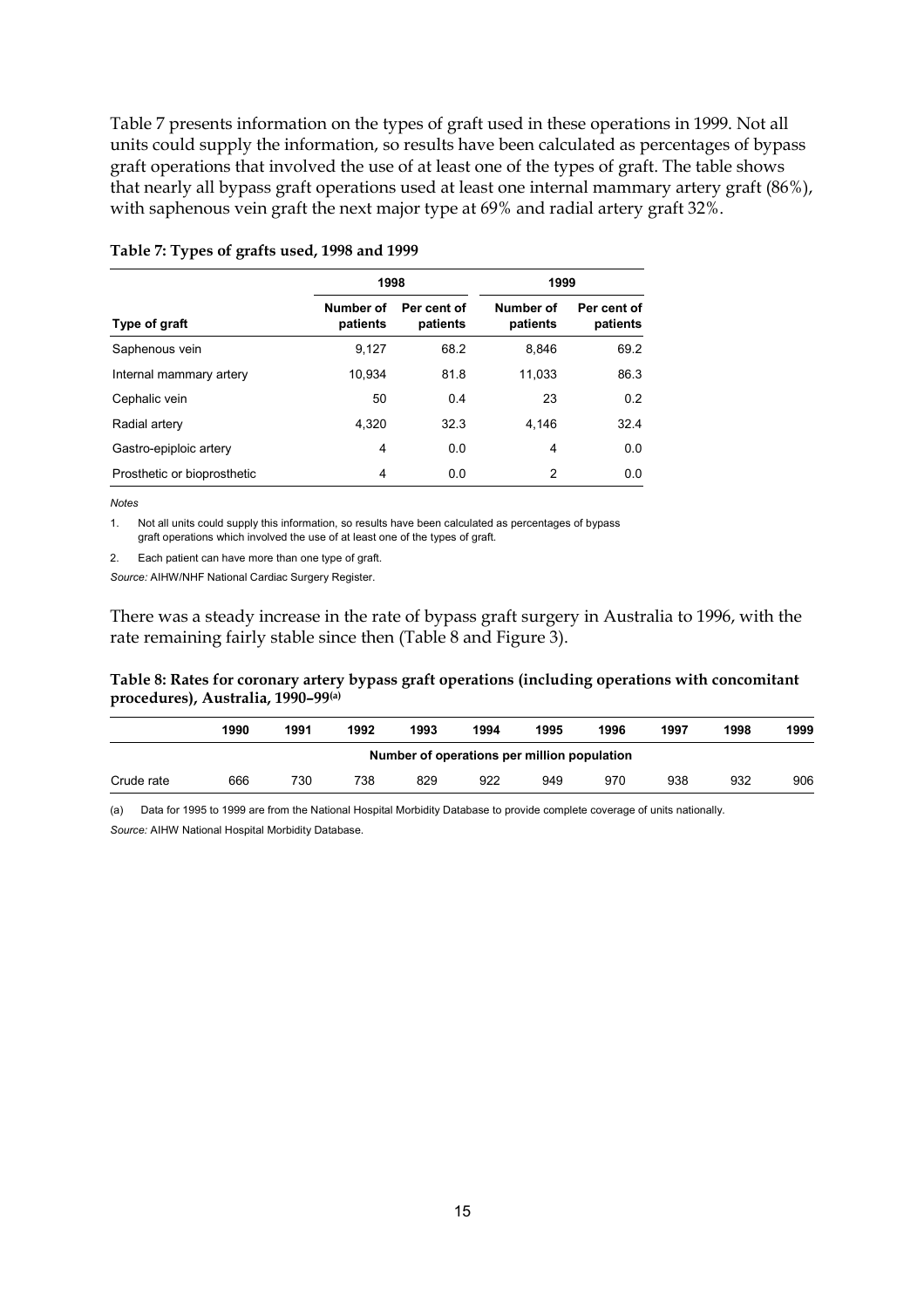

**concomitant procedures), Australia, 1990–99**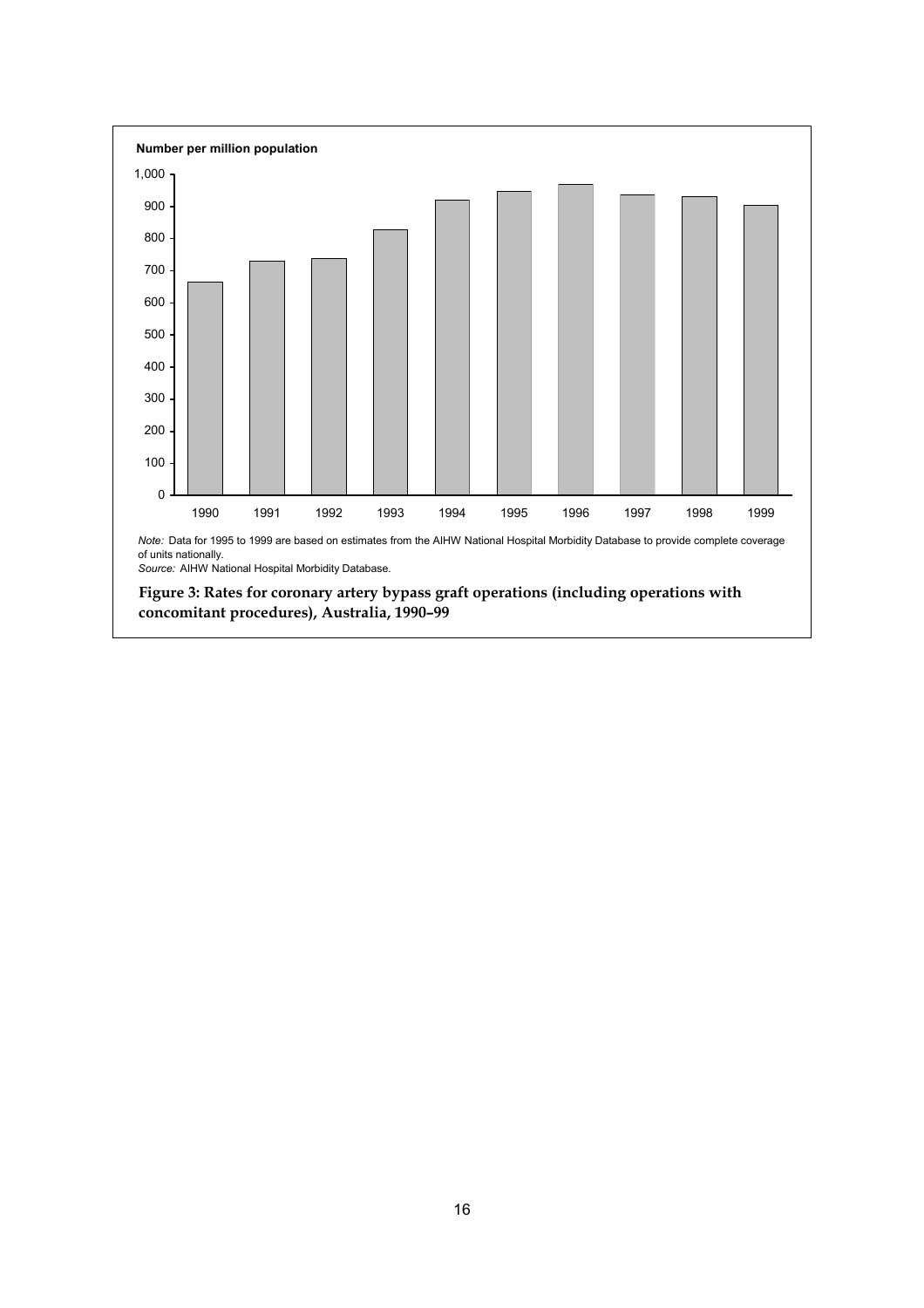## **CABG by age and sex**

CABG in Australia is done more frequently in males than females, at a ratio of about 3:1. The difference in procedure rates between men and women is most marked in the age range 40–59 but is evident across all adult ages (Table 9 and Figure 4). Procedure rates peak at ages 70–74 among both males and females.

|                      |                | <b>Males</b> |                                  |                | <b>Females</b> |                                           |                      |
|----------------------|----------------|--------------|----------------------------------|----------------|----------------|-------------------------------------------|----------------------|
| Age group<br>(years) | <b>Number</b>  | Per cent     | Age-specific<br>rate per million | <b>Number</b>  |                | Age-specific<br>Per cent rate per million | Ratio<br>male:female |
| <1                   | 0              | 0.0          | 0.0                              | $\overline{c}$ | 0.0            | 16.2                                      | 0.0                  |
| $1 - 4$              | 0              | 0.0          | 0.0                              | 1              | 0.0            | 2.0                                       | 0.0                  |
| $5 - 9$              | 4              | 0.0          | 5.8                              | 1              | 0.0            | 1.5                                       | 3.8                  |
| $10 - 14$            | 1              | 0.0          | 1.5                              | 1              | 0.0            | 1.5                                       | 1.0                  |
| $15 - 19$            | $\mathbf{1}$   | 0.0          | 1.5                              | 4              | 0.1            | 6.2                                       | 0.2                  |
| $20 - 24$            | $\overline{c}$ | 0.0          | 3.0                              | $\overline{7}$ | 0.2            | 11.0                                      | 0.3                  |
| $25 - 29$            | 1              | 0.0          | 1.4                              | $\overline{c}$ | 0.0            | 2.7                                       | 0.5                  |
| $30 - 34$            | 11             | 0.1          | 15.5                             | 10             | 0.2            | 13.9                                      | 1.1                  |
| $35 - 39$            | 86             | 0.7          | 114.4                            | 31             | 0.7            | 40.7                                      | 2.8                  |
| $40 - 44$            | 280            | 2.1          | 391.6                            | 48             | 1.2            | 66.1                                      | 5.9                  |
| 45-49                | 677            | 5.1          | 1,013.6                          | 98             | 2.4            | 145.6                                     | 7.0                  |
| $50 - 54$            | 1,193          | 9.1          | 1,907.6                          | 196            | 4.7            | 320.2                                     | 6.0                  |
| $55 - 59$            | 1,705          | 12.9         | 3,554.5                          | 298            | 7.2            | 637.6                                     | 5.6                  |
| $60 - 64$            | 1,993          | 15.1         | 5,077.8                          | 509            | 12.3           | 1,295.1                                   | 3.9                  |
| 65-69                | 2,327          | 17.7         | 6,974.4                          | 732            | 17.6           | 2,113.5                                   | 3.3                  |
| $70 - 74$            | 2,476          | 18.8         | 8,289.3                          | 1,009          | 24.3           | 3,022.0                                   | 2.7                  |
| $75 - 79$            | 1,763          | 13.4         | 8,165.2                          | 823            | 19.8           | 2,889.9                                   | 2.8                  |
| $80 - 84$            | 532            | 4.0          | 4,590.1                          | 307            | 7.4            | 1,641.3                                   | 2.8                  |
| $85+$                | 118            | 0.9          | 1,593.2                          | 71             | 1.7            | 420.0                                     | 3.8                  |
| All ages             | 13,170         | 100.0        | 1,389.3                          | 4,150          | 100.0          | 430.9                                     | 3.2                  |

**Table 9: Coronary artery bypass graft procedures by age and sex, 1999**

. . not applicable.

*Note:* There was one patient whose sex was not recorded.

*Source:* AIHW analysis of the National Hospital Morbidity Database.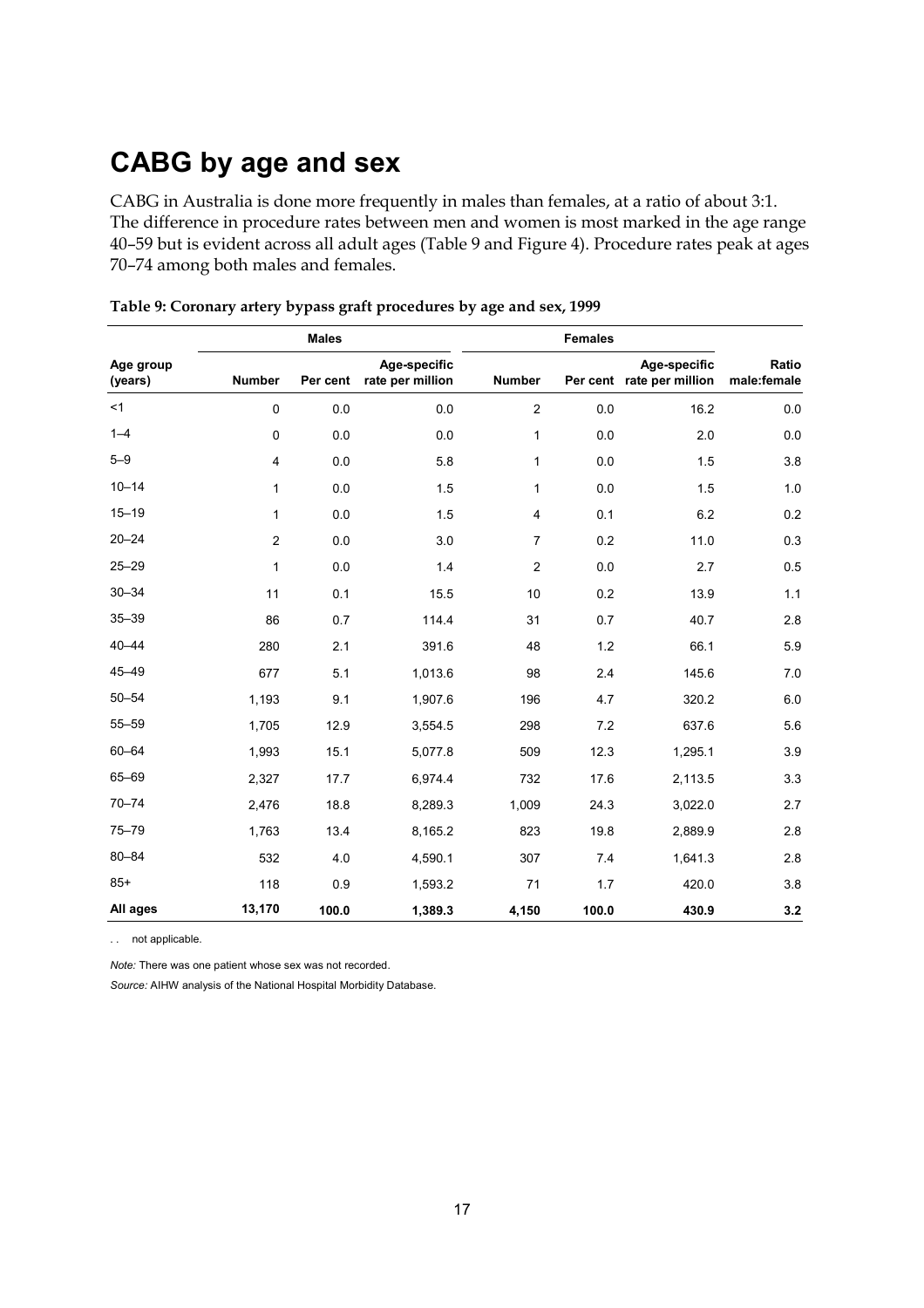